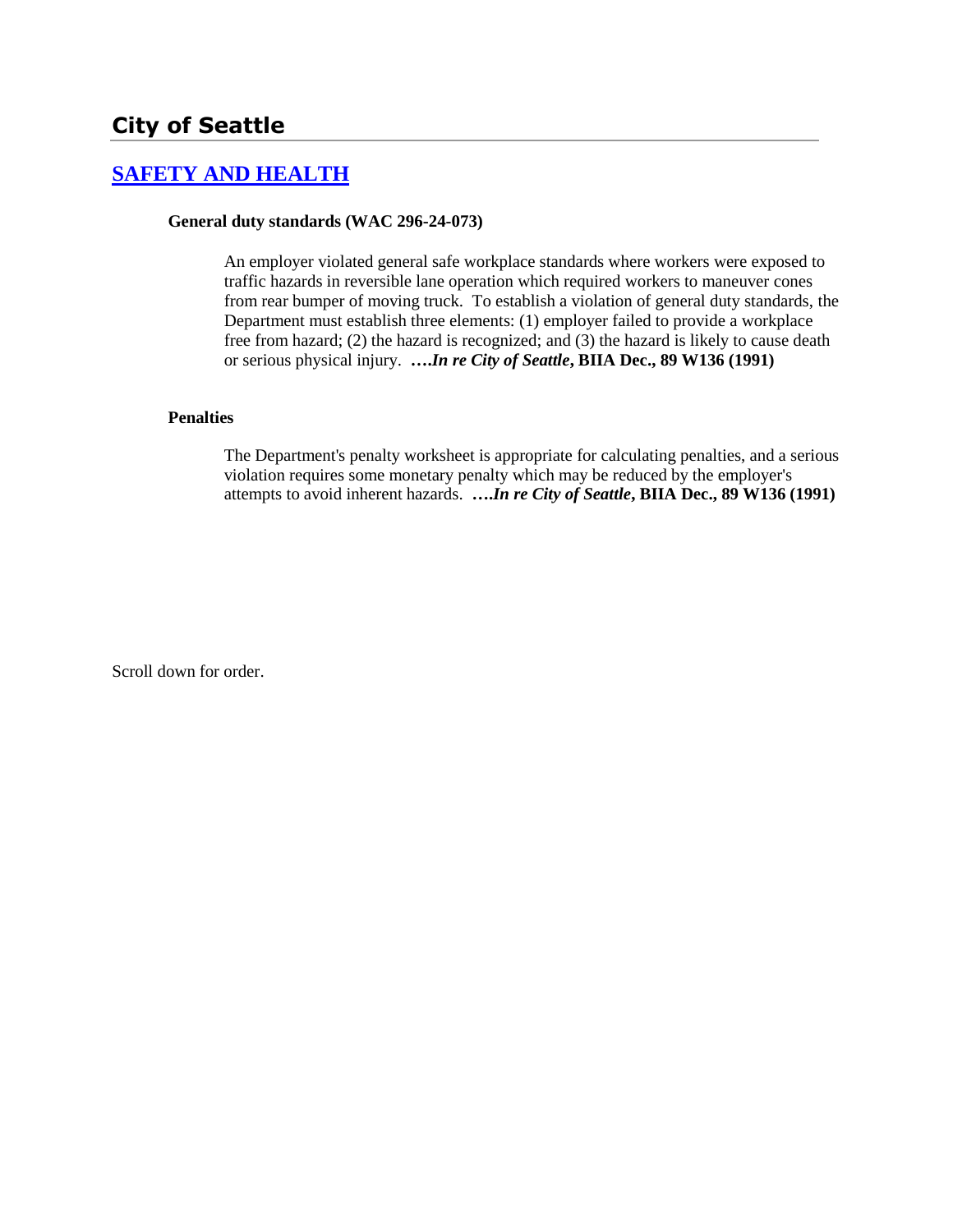## **BEFORE THE BOARD OF INDUSTRIAL INSURANCE APPEALS**

#### **STATE OF WASHINGTON**

 In re:CITY OF SEATTLE ) **Docket No.** 89 W136  $3 \left( \frac{1}{2} \right)$ 

4 Citation and Notice No. 436346 ) DECISION AND ORDER<br>
)

 $\overline{5}$  ) )

APPEARANCES:

10 | Employer, City of Seattle, by 11 R. James Pidduck, Jr. and Barry Fairfax

13 Employees of City of Seattle, by 14 Public Service and Industrial Employees Local 1239, by<br>15 John L. Masteriohn John L. Masterjohn

17 Department of Labor and Industries, by 18 | Office of the Attorney General, per 19 Shawn Ruth, Paralegal, Aaron Owada and Ron Lavigne, Assistants

21 This is an appeal filed by the employer, City of Seattle, on December 14, 1989, with the Safety Division, Department of Labor and Industries, and transmitted to the Board of Industrial Insurance Appeals on December 22, 1989, from a Corrective Notice of Redetermination No. 436346 issued on November 30, 1989. The Corrective Notice of Redetermination affirmed Citation and Notice No. 436346, which alleged serious violations of WAC 296-24-073(4)(a) and 296-24- 073(2) and a general violation of WAC 296-155-120, but modified the penalty assessed for the two serious violations from \$600 for each violation to \$240 each. Affirmed as modified.

#### DECISION

 Pursuant to RCW 51.52.104 and RCW 51.52.106, this matter is before the Board for review and decision on timely Petitions for Review filed by the employer and the Department to a Proposed Decision and Order issued on May 13, 1991 in which the Corrective Notice of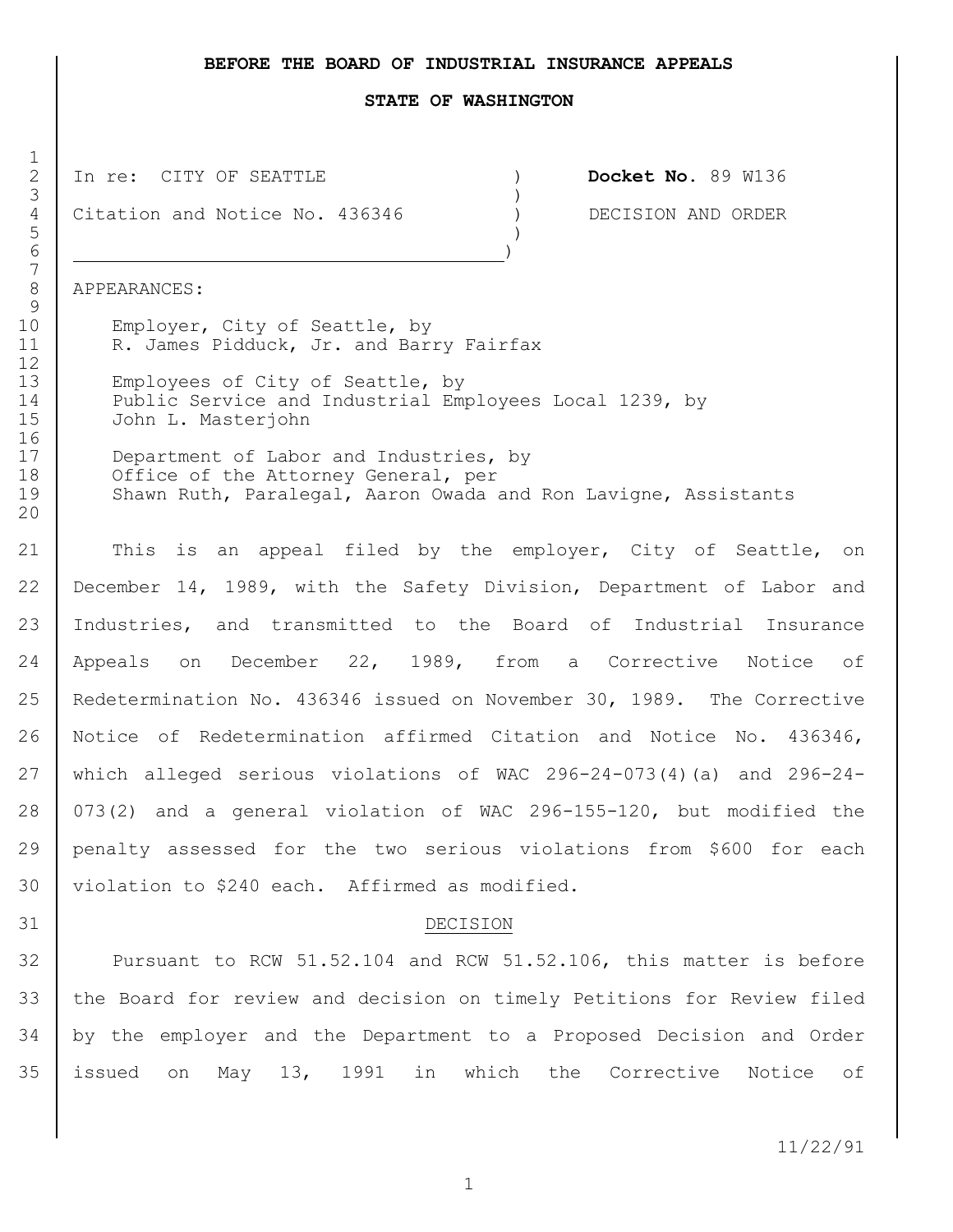Redetermination was modified to find "nonserious" violations of WAC 296-24-073(4)(a) and 296-24-073(2) and to reduce the total penalty from  $3 \mid $480 \text{ to } -0-.$ 

 The Board has reviewed the evidentiary rulings in the record of proceedings and finds that no prejudicial error was committed and said rulings are hereby affirmed.

7 | The employer appealed the Corrective Notice of Redetermination arguing, in the alternative, that the City of Seattle complied with the general safety standards set forth in WAC 296-24-073(2), and (4)(a), or that the general standards did not provide the City with adequate notice that it was, or may have been, committing safety violations in 12 its reverse lane crew operation on the First Avenue South bridge.

13 | Citation and Notice No. 436346 included a charge that the City of Seattle violated WAC 296-155-120(1)(b) because the senior person at the worksite did not have proof of first aid training. Corrective Notice 16 of Redetermination No. 436346 did not address that violation. At the hearing, the Department moved to vacate the violation of WAC 296-155- 120(1)(b), and our industrial appeals judge granted the motion. Unfortunately, the Proposed Decision and Order failed to indicate that 20 that element of the Citation had been vacated.

 There is no significant dispute between the parties regarding the 22 facts which led to the issuance of this Citation. The City of Seattle, 23 in conjunction with the Department of Transportation (then known as the Highway Commission), developed a reversible lane system for peak traffic hours on the First Avenue South bridge. The operation establishes three lanes dedicated to southbound traffic and one lane to northbound, through placement of fluorescent orange traffic cones and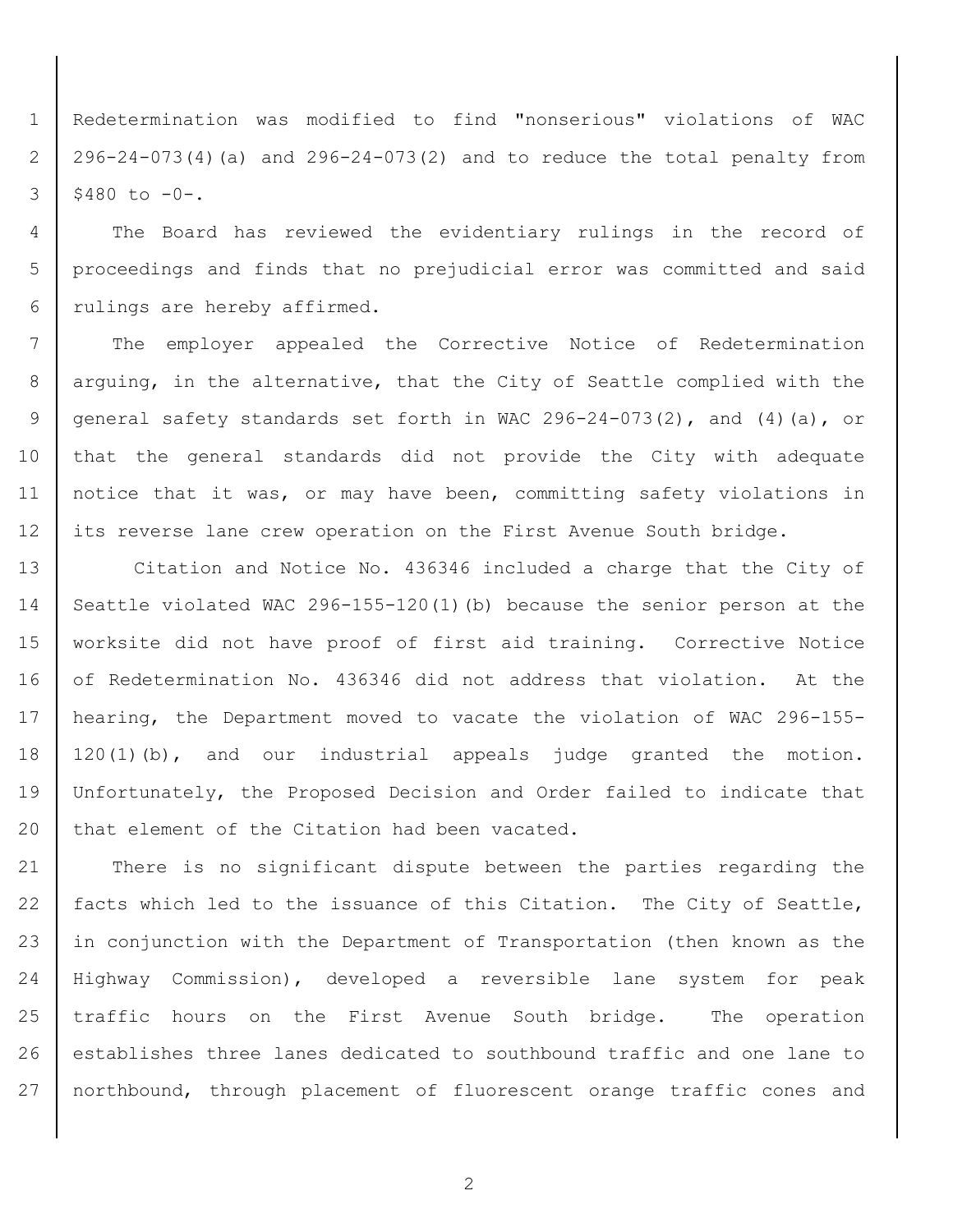vertical plastic pylons at designated points on the bridge each workday evening.

 Two workers stood or crouched on a platform coated with traction enhancing covering on the back of a City truck. The platform is approximately fourteen (14) inches above the roadway to allow placement and recovery of the lane marking devices. One worker would hand a cone to the other, who placed it on the roadway while the truck moves forward at two or three miles per hour. In order to place the cone, the worker on the platform leans out past the side of the truck. To 10 | place or remove the vertical pylons, the truck stops and the worker gets off. The removal process involves the same basic technique. One worker reaches out and from a sitting or squatting position on the platform while holding onto the back of the truck, picks up the cone 14 and hands it to the other worker for placement in the bed of the truck. During the "coning" process, a motorcycle police officer follows the 16 truck. During removal, the officer moves to the front of the truck.

 On September 20, 1989, Mike Vosika, a safety inspector for the Department of Labor and Industries, observed the First Avenue South bridge reverse lane crew operation around 5:30 - 6:00 p.m. He noted there was no safety guard for workers on the rear platform of the 21 truck, that employees did not stay within the truck as it moved, and later learned that the senior person did not have evidence of current first aid training. He believed workers came within one or two feet of oncoming traffic when they leaned from the back of the City truck to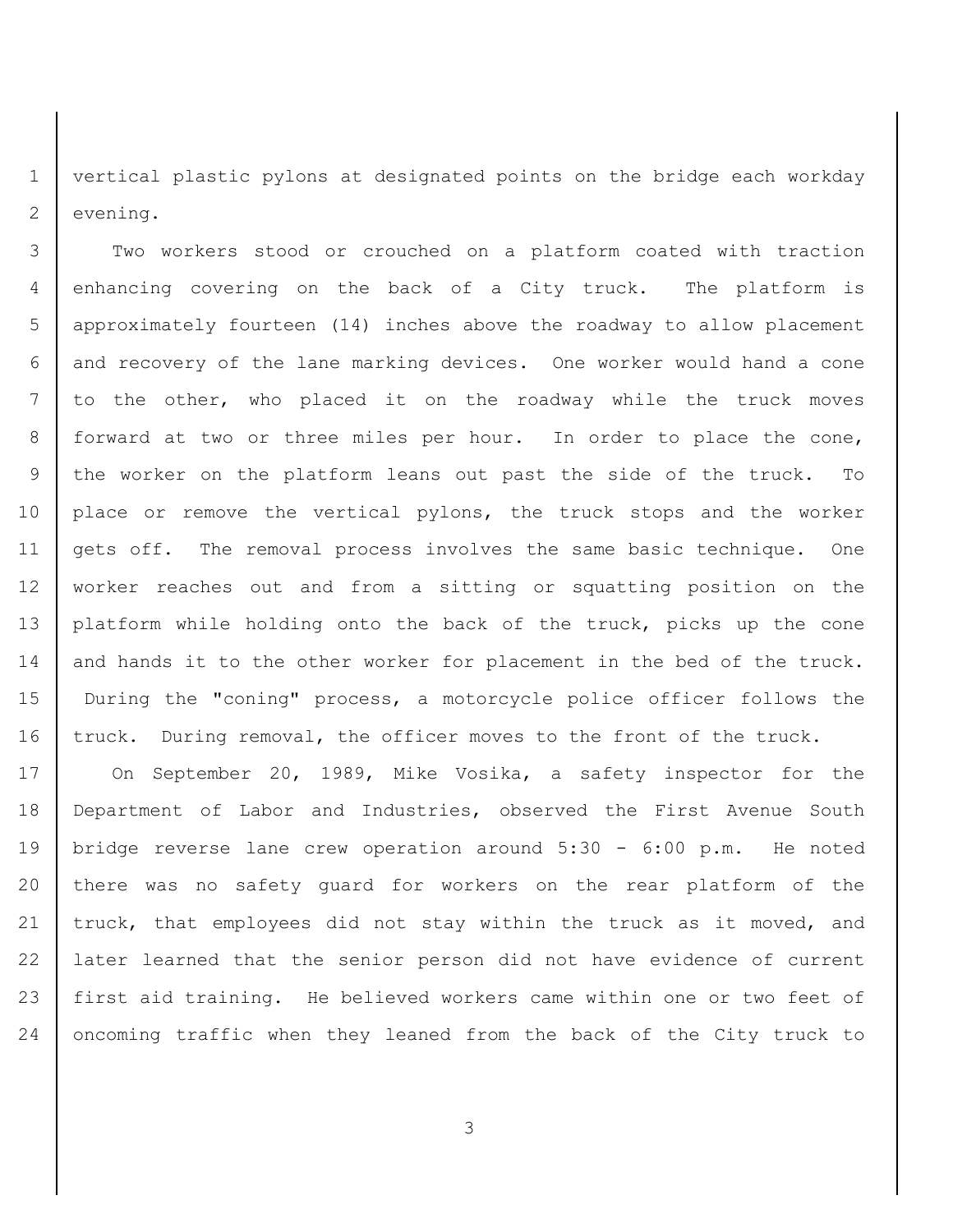place or retrieve cones. He felt this was a risk because the operation was performed while the bridge was used for two-way traffic with a posted speed limit of 35 miles per hour.

The City of Seattle contends it did not violate the general safety

- 5 | standards set forth in WAC 296-24-073, which provide in pertinent part: (2) Every employer shall furnish and use safety devices and 7 safeguards and shall adopt and use practices, and means, methods, operations and processes which are reasonably 9 | adequate to render such employment and place of employment 10 safe. Every employer shall do every other thing reasonably 11 necessary to protect the life and safety of employees.
- (4) No employer shall fail or neglect:

13 . . .

 (a) To provide and use safety devices and 18 safeguards.

 To establish a violation of the "general duty" standards, the Department must establish three basic elements: 1) the employer failed 22 to provide a workplace free from hazard; 2) the hazard is recognized;  $|$  and 3) the hazard is likely to cause death or serious physical injury. See Kelly Springfield Tire Co. v. Donovan & OSHA, 11 OSHC 1889, 1891 (5th Cir. 1984).

26 | In this particular instance, the Corrective Notice of Redetermination focused upon the hazard of a worker's falling off the 28 | rear platform of the truck while picking up the cones. The City contends the general safety standards did not provide adequate notice to it of the prohibited or required conduct. In the context of the 31 | safe workplace or general duty provisions, recognition "refers to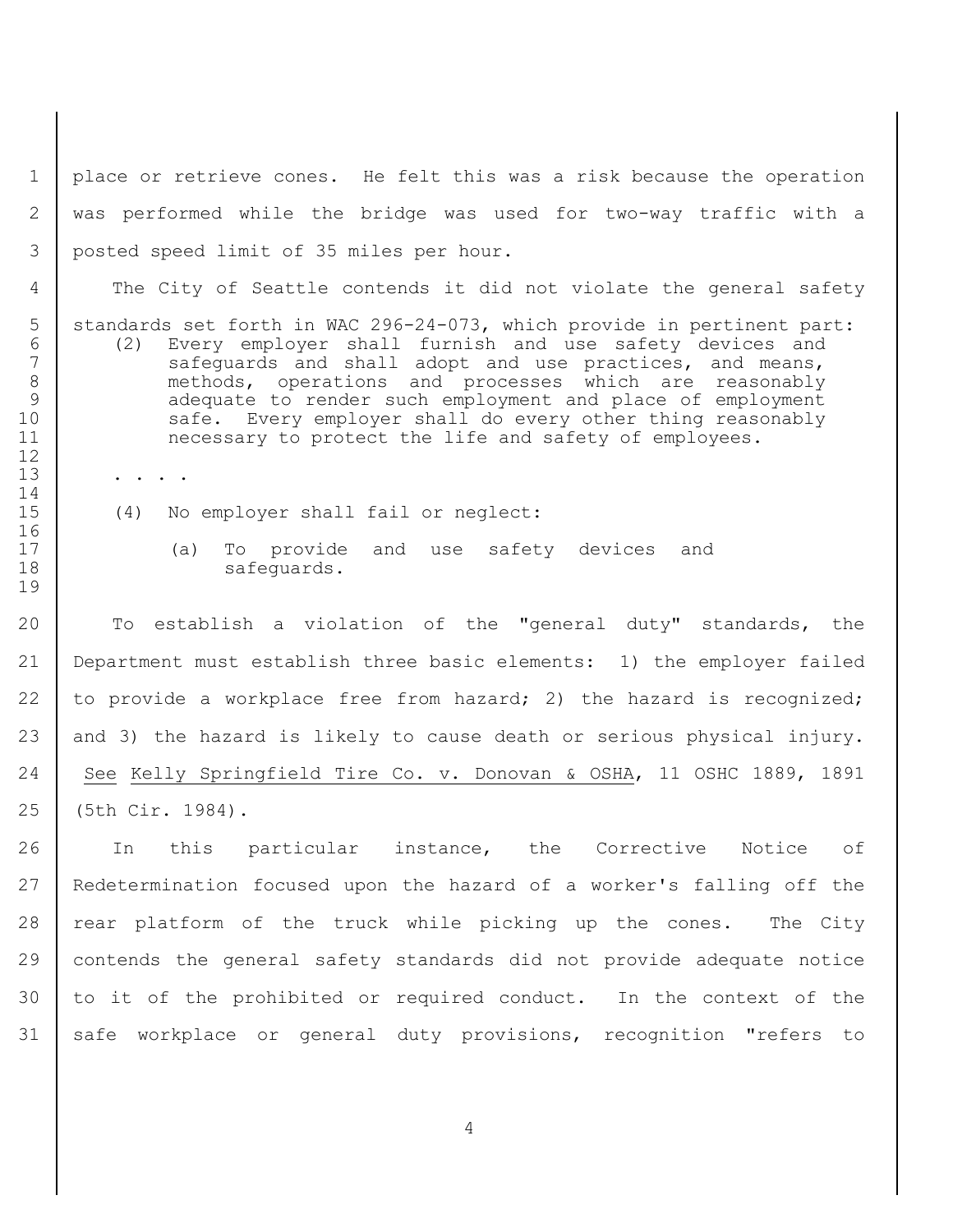knowledge of the hazard and not to recognition of abatement." M. Rothstein, Occupational Safety and Health Law § 145 at 184 (3rd ed., 1990) (footnote omitted).

 A condition or activity is a recognized hazard if the employer knows 5 the dangerous potential or that potential is known generally within an industry, irrespective of probability or foreseeability of hazardous incidents. United Technologies Corp., Pratt & Whitney Aircraft Div., 9 8 | OSHC 1554, 1557-1558 (2d Cir. 1981) (the dangerous potential of storing certain chemicals next to each other was recognized in the industry). Thus, an employer's admitted knowledge of dangerous potential is 11 | sufficient to establish a recognized hazard. Continental Oil Co., 8 OSHC 1980, 1981 (6th Cir. 1980) (employer knew the dangerous potential 13 of spilled gasoline).

14 Barry Fairfax, of the City Engineering Department, described the coning operation. He noted the truck's rear platform rails were 16 | covered with an abrasive traction material. He described the platform 17 as 90 inches wide, 14 inches deep and 14 inches above the road surface. The truck operators were advised to travel in the range of two to 19 three miles per hour, with a maximum speed of five miles per hour. The 20 | restrictions on the speed of the vehicle, the provision of a police motorcycle escort, and the provision of traction material on the platform are all evidence that the City recognized that there were potential hazards with its coning operation.

That the hazard inherent in the reverse lane crew operation is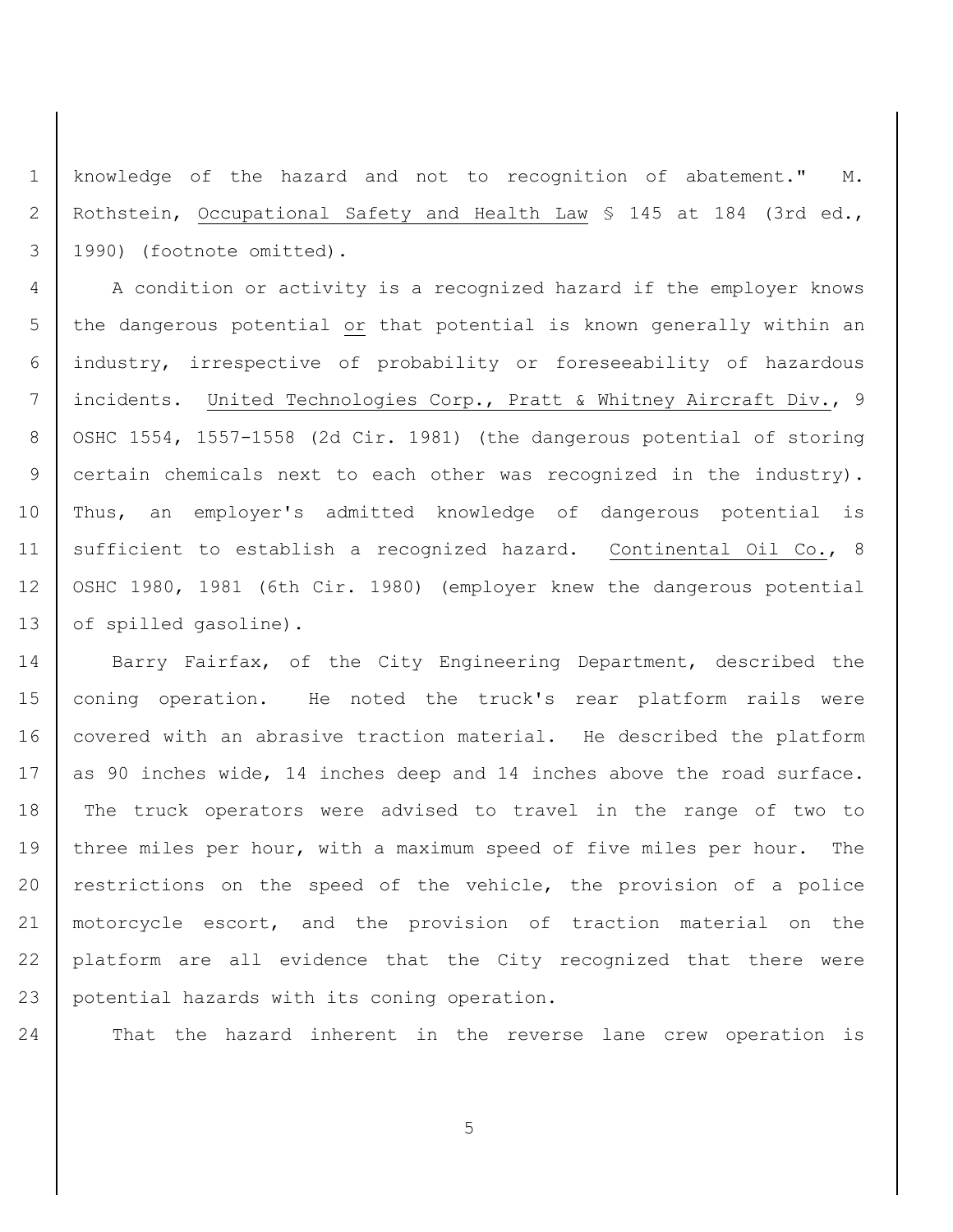liable to cause death or serious physical injury is also apparent. Mr. Vosika expressed concerns regarding a worker being struck by oncoming traffic as he leaned out to place or retrieve a cone. Similarly, a worker is at risk of falling during the operation. If, in fact, a worker fell onto the roadway and possibly into traffic, serious physical injury is likely to result. Accordingly, a serious violation of the general safe workplace standards has been established.

8 Under RCW 49.17.180(7), when determining the amount of penalty, the Department is required to consider "the number of affected employees of 10 the employer . . ., the gravity of the violation, the size of the employer's business, the good faith of the employer, and the history of previous violations." The Department's penalty worksheet is an appropriate tool for calculating WISHA penalties. Although the Department's worksheet for calculating penalties for these violations was not admitted into the record, Mr. Vosika described the basis for 16 the penalties assessed.

17 Because RCW 49.17.180(2) states that a civil penalty shall be imposed for serious violations, the City of Seattle's violations warrant a penalty in some monetary amount. We believe the penalty imposed by the Citation and then the Corrective Notice of 21 Redetermination should be reduced, however.

 Mr. Vosika testified that the base penalty amount was calculated by using a "gravity score" for the violation. The gravity score is based 24 | upon the severity factor multiplied by the probability factor, with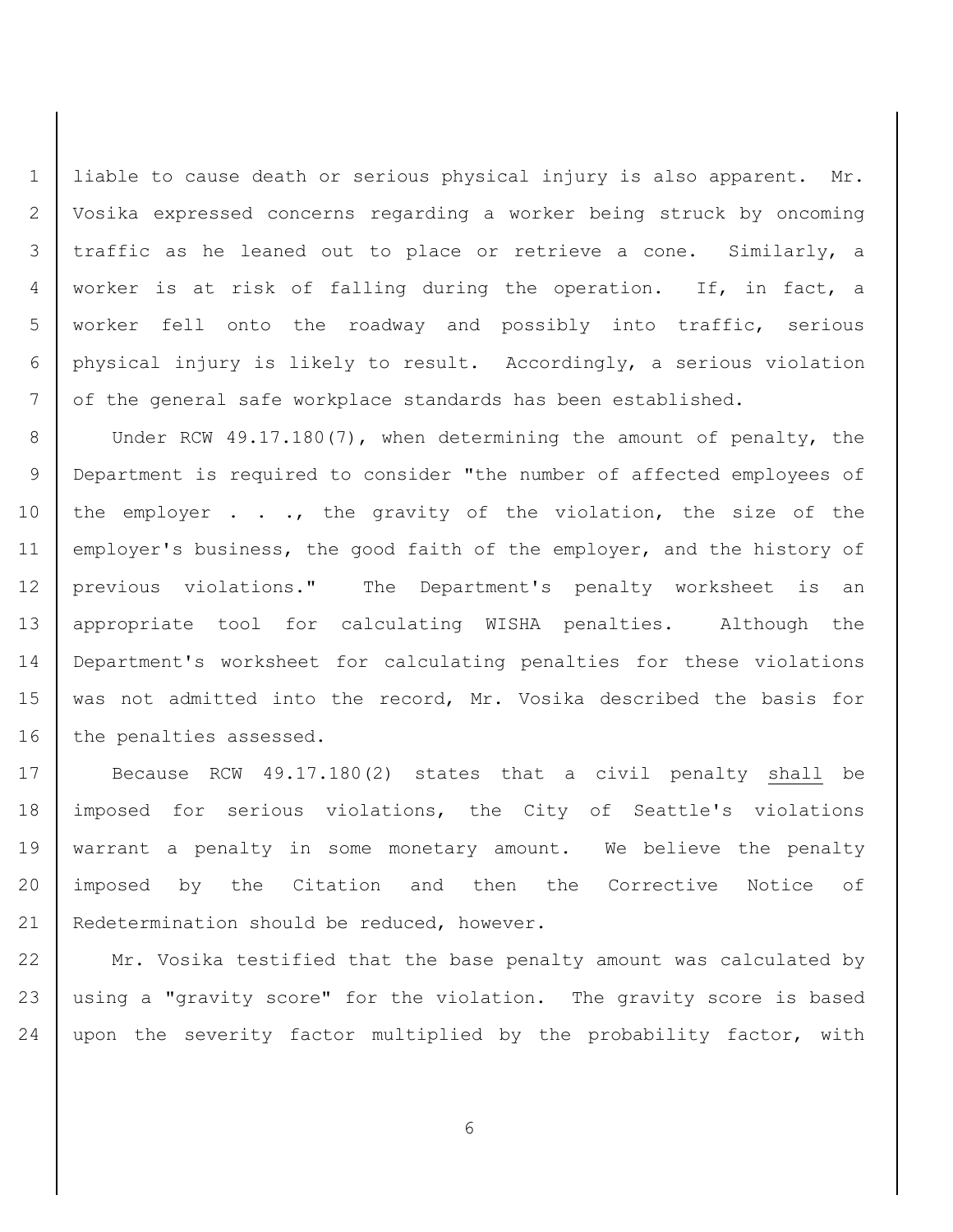1 | each being considered on a 1 to 5 scale. He characterized the severity 2 of each violation of the general duty standards as "4", with probability as "3". Multiplication of the factors led to a determination that the gravity of each violation was equal to 12, resulting in a base amount of \$2,000.00. The worksheet used in calculating the City of Seattle's penalties allowed the maximum deductions for number of employed exposed, good faith, and history. 8 The resulting initial penalty imposed for each violation was \$600.00.

9 At the reassumption conference conducted by Mr. James, the Department reduced the penalty by modifying the probability to "2". 11 | Mr. James acknowledged the probability of a fall from the platform was 12 | very small in light of the "firm grip bumper" and the City's 23-year history of safe operation. The record amply demonstrates the City's efforts to avoid the hazard inherent in its reverse lane coning procedure. Those efforts justify a finding that the probability of an incident was even lower than that found by the Department. In addition, although the operation could result in serious physical injury, we believe the severity of the violation does not warrant the 19 | "4" rating. Instead, the penalty should be based upon a severity rating of "3".

21 | After consideration of the Proposed Decision and Order, the 22 Petitions for Review filed thereto by the City of Seattle and the 23 Department of Labor and Industries, and a careful review of the entire 24 | record before us, we are persuaded that the Corrective Notice of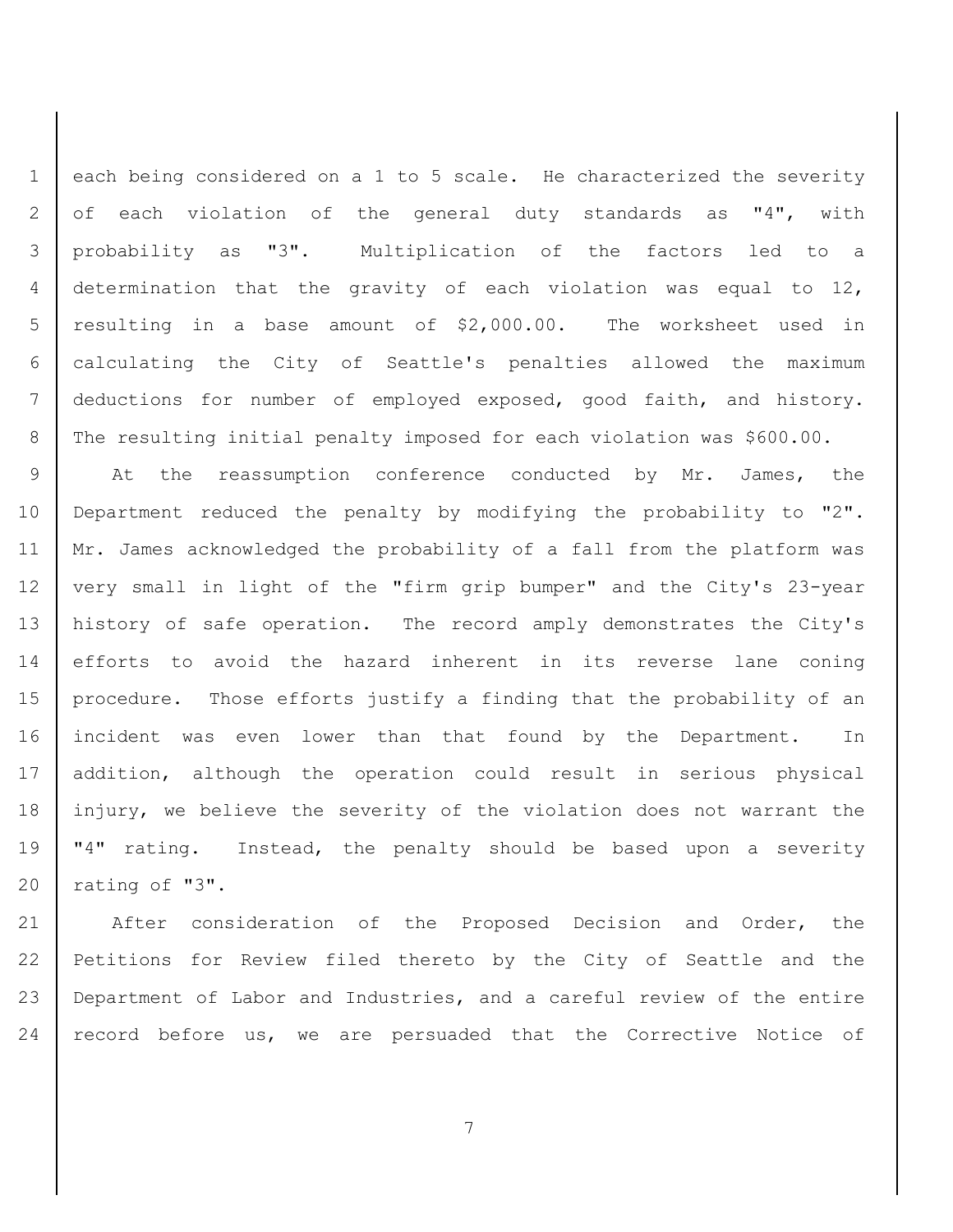Redetermination is correct to the extent it found a serious violation of WAC 296-24-073(4)(a) and a serious violation of WAC 296-24-073(2). 3 It is incorrect in its penalty assessment, however. We therefore modify the penalty to reflect a gravity factor of "3" [3 (severity) x 1 (probability)]. In addition, we vacate the violation of WAC 296-155- 120(1)(b), based on the Department's own motion to vacate.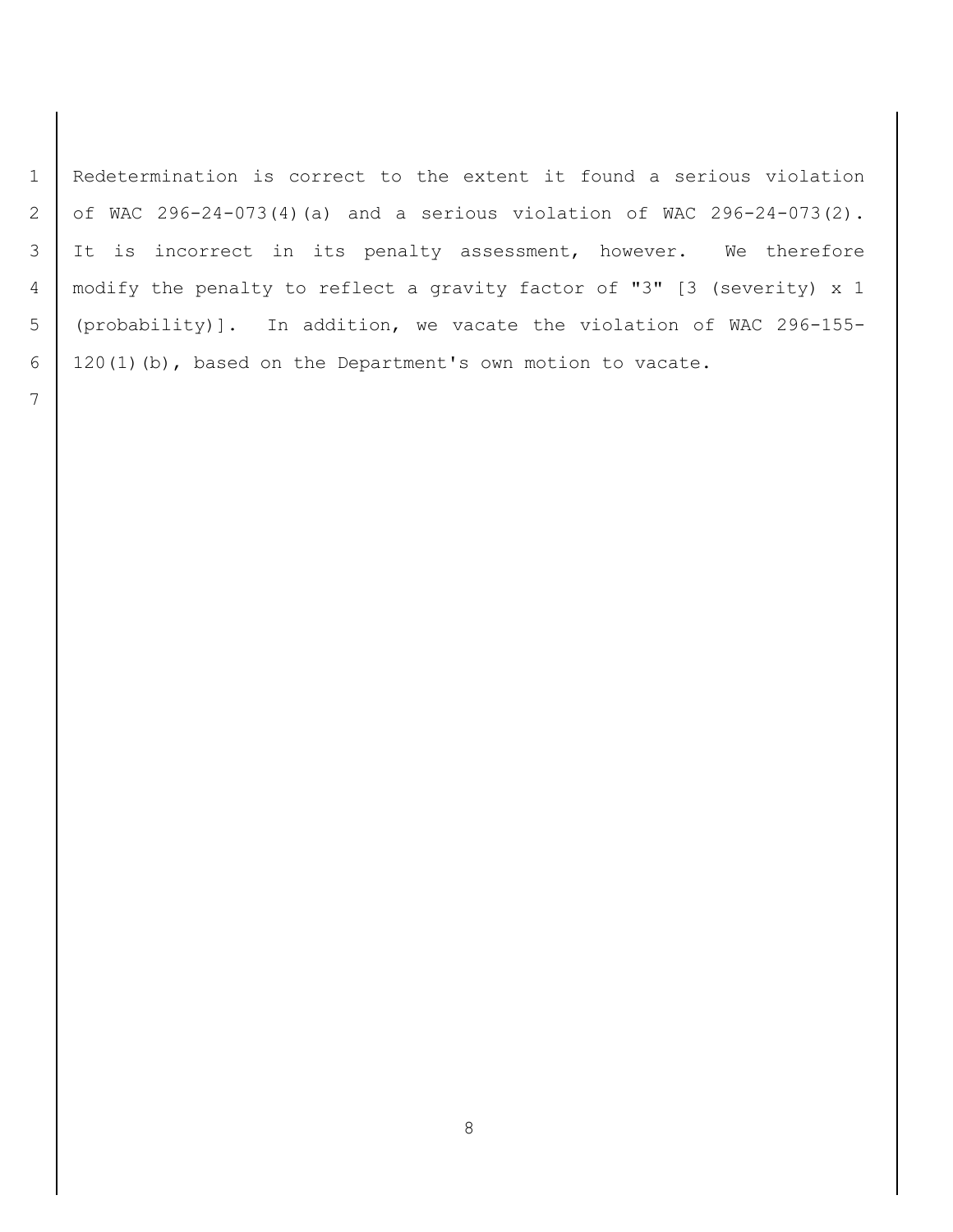## 1 FINDINGS OF FACT

2 1. On October 10, 1989, the Department of Labor and<br>3 1ndustries issued Citation and Notice No. 436346, Industries issued Citation and Notice No. 436346, 4 pursuant to the Washington Industrial Safety and<br>5 Bealth Act, alleging the City of Seattle committed a 5 Health Act, alleging the City of Seattle committed a 6 serious violation of WAC 296-24-073(4)(a), for which a 7 penalty of \$600.00 was assessed, a serious violation 8 | of WAC 296-24-073(2), for which a penalty of \$600.00 9 was assessed, and a general violation of WAC 296-155- 10 120.

12 On October 12, 1989, the employer, City of Seattle, 13 filed a Notice of Appeal with the Department of Labor 14 and Industries. The Department thereafter on November 15 30, 1989, issued Corrective Notice of Redetermination 16 No. 436346, affirming the serious violation of WAC 17 296-24-073(4)(a) and reducing the penalty from \$600.00 18 to \$240.00, affirming the serious violation of WAC 19 296-24-073(2) and reducing the penalty from \$600.00 to 20 \$240.00, for a total penalty assessment of \$480.00.

22 On December 14, 1989, the employer filed a Notice of 23 Appeal with the Industrial Safety Division of the 24 Department of Labor and Industries. The Department 25 | transmitted its file to the Board of Industrial 26 Insurance Appeals on December 22, 1989.

- 28 2. The Department moved to vacate the general violation 29 of WAC 296-155-120. The employer did not contest the 30 motion.
- 32 3. The City of Seattle, in conjunction with the 33 Department of Transportation, developed a reversible 34 lane system for peak traffic hours on the First Avenue 35 South bridge. The operation involves two workers who 36 stand or crouch on a traction-material-coated platform 37 on the back of a City truck. One worker hands a cone 38 to the other, who places it on the roadway while the 39 | truck moves forward at two or three miles per hour. 40 In order to place or remove a cone, the worker leans 41 | out over the edge of the truck. To place or remove 42 vertical pylons, the truck stops and the worker gets 43 off.
- 45 4. The operation places a worker at risk of falling off 46 the rear platform of the truck. The City recognized 47 the potential hazard and made good faith efforts to 48 avoid it and reduced the probability of an incident by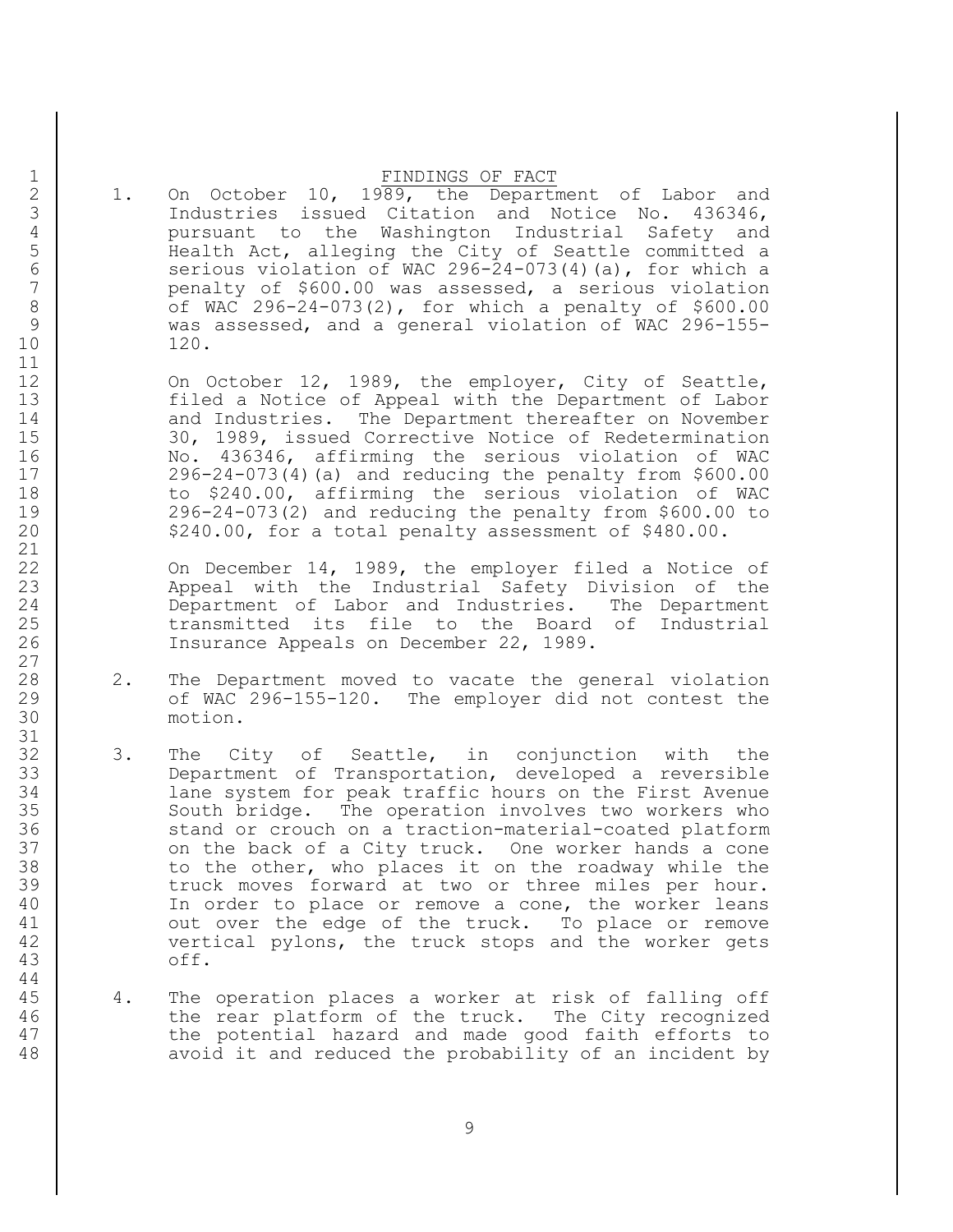1 providing safety devices and safeguards for workers 2 Tiding on the rear platform.

- 4 5. Based upon the penalty factors already considered by<br>5 the Department, the appropriate penalty for the the Department, the appropriate penalty for the 6 serious violation of WAC 296-24-073(4)(a) should be<br>7 calculated upon a gravity rating of "3" with the calculated upon a gravity rating of "3" with the 8 maximum adjustments for good faith, history, and 9 | number of employees exposed.
- 11 6. Based upon the penalty factors already considered by 12 the Department, the appropriate penalty for the 13 serious violation of WAC 296-24-073(2) should be 14 calculated upon a gravity rating of "3" with the 15 | maximum adjustments for good faith, history, and 16 | number of employees exposed.

#### 18 CONCLUSIONS OF LAW

- 20 1. The Board of Industrial Insurance Appeals has 21 jurisdiction over the parties and subject matter to 22 this appeal.
- 24 2. Corrective Notice of Redetermination No. 436346, which 25 | alleged one serious violation of WAC 296-24-073(4)(a) 26 and one serious violation of WAC 296-24-073(2) is 27 correct and is affirmed with respect to the violations 28 cited. To the extent the Corrective Notice of 29 | Redetermination No. 436346 did not address the general 30 violation of WAC 296-155-120, it is incorrect and that 31 violation is vacated.

33 The penalty assessment in Corrective Notice of 34 Redetermination No. 436346, totalling \$480.00, is 35 excessive, and this matter is remanded to assess the 36 penalty for a serious violation of WAC 296-24- 37 073(4)(a) upon a gravity rating of "3" with the 38 maximum adjustments for good faith, history, and 39 | mumber of employees exposed, and to assess the penalty 40 for a serious violation of WAC 296-24-073(2) upon a 41 gravity rating of "3" with the maximum adjustments for 42 | cood faith, history, and number of employees exposed. 43 As herein modified, the Corrective Notice of 44 Redetermination is affirmed.